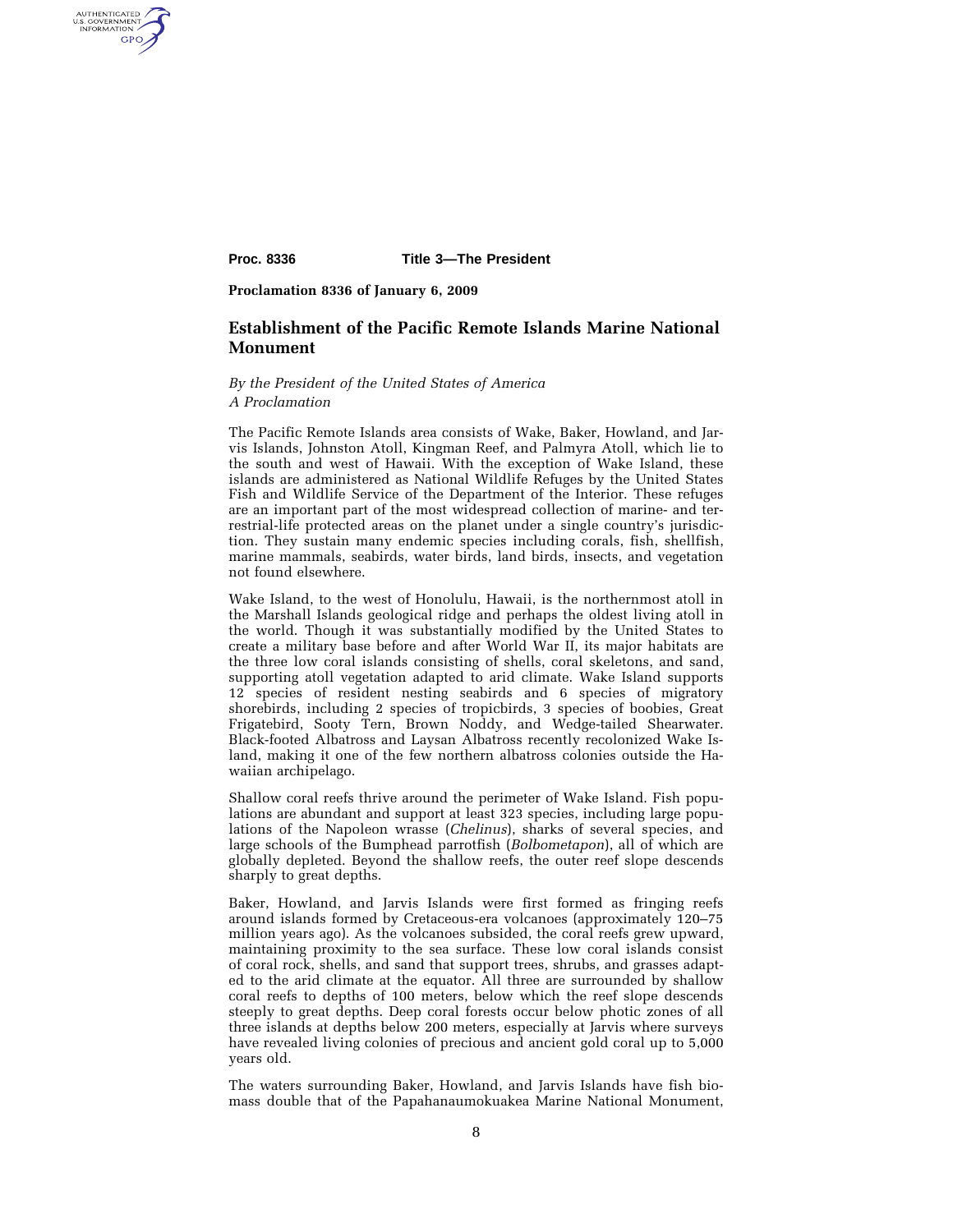## Proclamations Proc. 8336

and 16 times that of the main Hawaiian Islands, due to the Equatorial Undercurrent that moves from west to east along the equator, creating localized nutrient-rich upwellings in shallows next to the islands. These are three of only six islands in the entire Pacific Ocean where this phenomenon is possible. These islands are high in coral cover and biodiversity and are predator-dominated systems. Their biomass of top predators exceeds that of the Great Barrier Reef or Kenyan Marine Protected Areas. The islands now host about a dozen nesting bird species including several nesting and migratory bird species that are of conservation significance. Jarvis alone has nearly 3 million pairs of Sooty Terns. There are about 300 fish species found off the islands. Giant clams (*Tridacna*), Napoleon wrasses, and Bumphead parrotfish are common, and sharks of many species are especially abundant at Jarvis and commonly larger there than elsewhere. Endangered hawksbill turtle and threatened green turtles forage in nearshore waters. All three islands afford unique opportunities to conduct climate change research at the equator, far from population centers. The coral skeletons there have recorded the earth's climatic history for many millions of years.

Johnston Atoll, the northernmost island in the island chain, is an ancient atoll and probably one of the oldest in the Pacific Ocean. Unlike most atolls, it does not have a surrounding barrier reef but has a semicircular emergent reef around the north and western margins of the island. Four major habitats characterize Johnston: low-lying islets consisting of the remains of corals and shells, shallow coral reefs to depths of 150 meters, deeper reefs to depths of 1,000 meters or more, and the slope of the ancient volcano on which the island rests.

Johnston is a genetic and larval stepping stone from the Remote Islands to the Hawaiian Islands for invertebrates, other reef fauna, corals, and dolphins. Despite its isolation, Johnston supports thriving communities of Table corals (*Acropora*) and a total of 45 coral species, including a dozen species confined to the Hawaiian and northern Line Islands. Some 300 species of reef fish are at Johnston, including the endemic Nahacky's pygmy angelfish. Many threatened, endangered, and depleted species thrive there, including the green turtle, hawksbill turtle, pearl oyster, giant clams, reef sharks, groupers, humphead wrasse, bumphead parrotfish, whales, and dolphins. Endangered Hawaiian Monk Seals occasionally visit the atoll. Deep diving submersible surveys have revealed that Johnston supports the deepest reef building corals (*Leptoseris*) on record and large populations of hydrozoan corals (*Millepora, Distichopora*, *Staylaster*). Land areas support large populations of migratory shorebirds and resident seabird species, including populations of regional, national, or international significance: Wedge-tailed Shearwaters, Christmas Shearwaters, Red-tailed Tropicbirds, Brown Boobies, Great Frigatebirds, Gray-backed Terns, and White Terns. Approximately 200 threatened Green turtles forage at Johnston. The surrounding waters are used by six depleted or endangered listed cetacean species: Sperm, Blue, Sei, Humpback, and North Pacific Right whales. Spinner dolphins are abundant, and endangered Humpback whales may calve there.

Palmyra Atoll is a classic Darwinian atoll that formed atop a sinking Cretaceous-era volcano. Kingman Reef formed in the same manner but is considered an atoll reef because it lacks permanent fast land areas or islands. Kingman Reef contains a sheltered lagoon that served as a way station for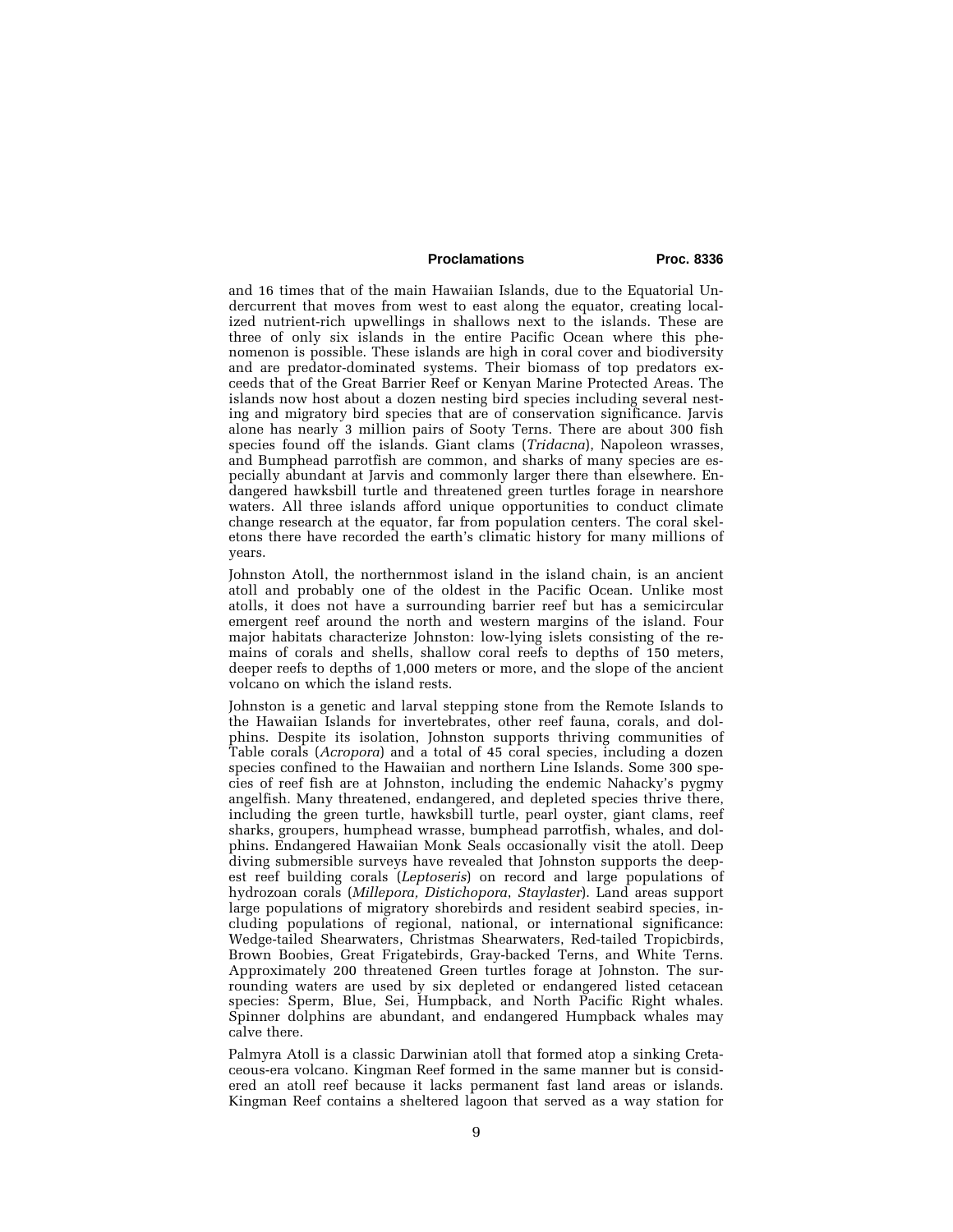flying boats on Hawaii-to-American Samoa flights during the late 1930s. There are no terrestrial plants on the reef, which is frequently awash, but it does support abundant and diverse marine fauna and flora. Palmyra Atoll is managed by the United States Fish and Wildlife Service as a wildlife refuge. In 2001, the Secretary of the Interior established National Wildlife Refuges at Palmyra Atoll and Kingman Reef.

Palmyra Atoll and Kingman Reef are known to be among the most pristine coral reefs in the world, with a fully structured inverted food web. Kingman Reef is the most pristine of any reef under U.S. jurisdiction. They are ideal laboratories for assessing effects of climate change without the difficulty of filtering anthropogenic impacts. Both Palmyra Atoll and Kingman Reef support higher levels of coral and other cnidarian species diversity (180–190 species) than any other atoll or reef island in the central Pacific, twice as many as are found in Hawaii or Florida. Palmyra atoll has one of the best remaining examples of Pisonia grandis forest found in the Pacific region. This forest type has been lost or severely degraded over much of its range due to increased human population and development. Fish species diversity at Palmyra (418 species) is higher than, while that of Kingman (297 species) is comparable to, that of the other remote Pacific refuges. Many threatened, endangered, and depleted species thrive there, including the green and hawksbill turtle, pearl oyster, giant clams (the highest concentration in the Pacific Remote Island Area), reef sharks, Coconut crabs, groupers, humphead and Napoleon wrasse, bumphead parrotfish, and dolphins. Significant numbers of threatened green turtles forage at both atolls, especially at Palmyra; endangered Hawksbill sea turtles forage at both atolls. Large schools of rare Melon-headed whales reside off both atolls. A possibly new species of beaked whale was recently described from 2 specimens stranded at Palmyra and 1 at Christmas Island. Palmyra supports 11 nesting seabird species including the third-largest Red-footed Booby colony in the world. Large numbers of Bristle-thighed Curlews, a migratory shorebird of conservation significance, winter at Palmyra.

WHEREAS Wake, Baker, Howland, and Jarvis Islands, Johnston Atoll, Kingman Reef, and Palmyra Atoll and their surrounding waters contain objects of historic or scientific interest that are situated upon lands owned or controlled by the Government of the United States;

WHEREAS the Department of Defense has historically maintained facilities, defensive areas, and airspace reservations at Wake Island and Johnston Atoll;

WHEREAS the United States continues to act in accordance with the balance of interests relating to traditional uses of the oceans recognizing freedom of navigation and overflight and other internationally recognized lawful uses of the sea;

WHEREAS section 2 of the Act of June 8, 1906 (34 Stat. 225, 16 U.S.C. 431) (the ''Antiquities Act'') authorizes the President, in his discretion, to declare by public proclamation historic landmarks, historic and prehistoric structures, and other objects of historic or scientific interest that are situated upon lands owned or controlled by the Government of the United States to be national monuments, and to reserve as a part thereof parcels of land, the limits of which in all cases shall be confined to the smallest area compatible with the proper care and management of the objects to be protected;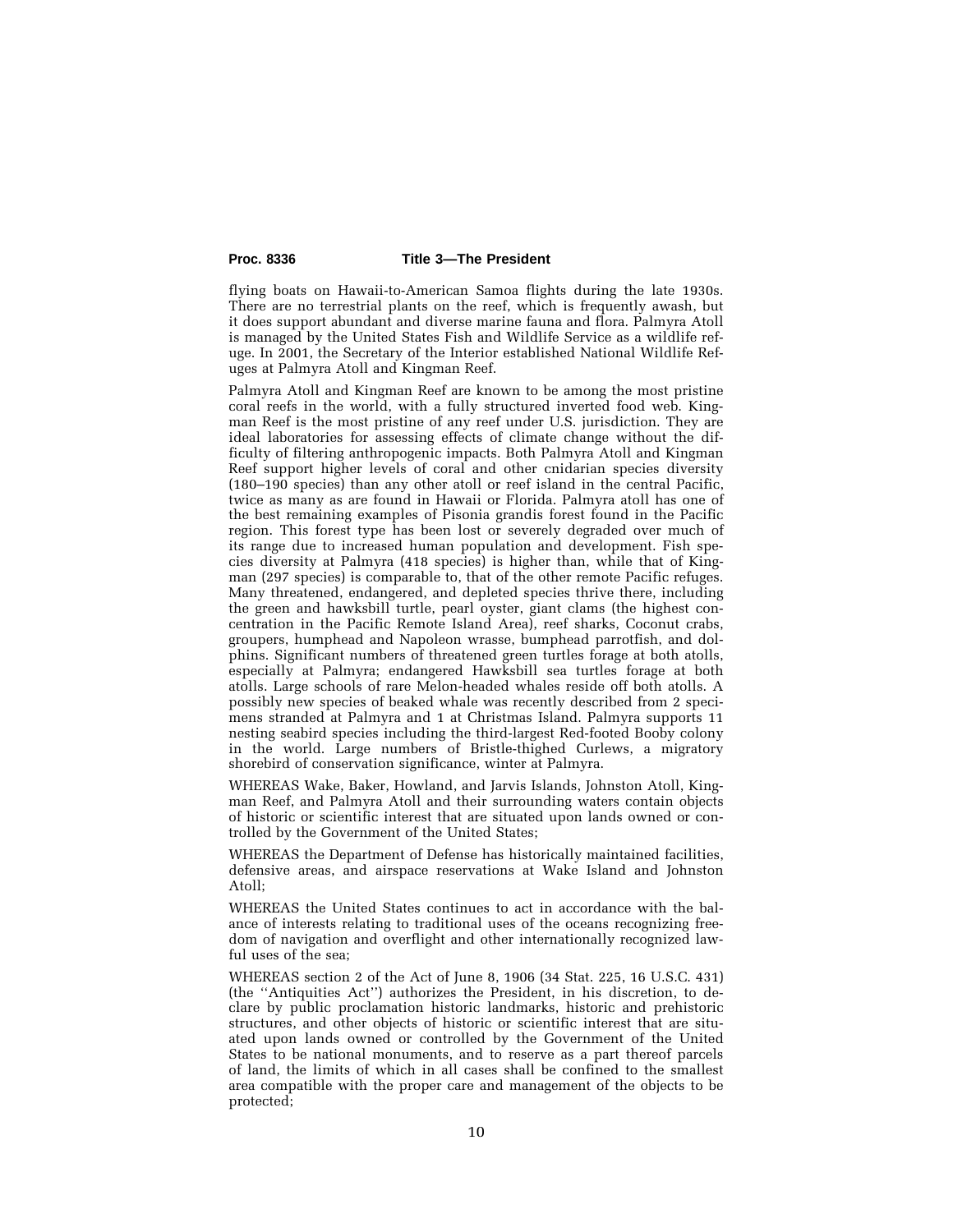## Proclamations Proc. 8336

WHEREAS it is in the public interest to preserve the marine environment around the islands of Wake, Baker, Howland, and Jarvis Islands, Johnston Atoll, Kingman Reef, and Palmyra Atoll for the care and management of the historic and scientific objects therein:

NOW, THEREFORE, I, GEORGE W. BUSH, President of the United States of America, by the authority vested in me by section 2 of the Antiquities Act, do proclaim that there are hereby set apart and reserved as the Pacific Remote Islands Marine National Monument (the ''monument'' or ''marine national monument'') for the purpose of protecting the objects identified above, all lands and interests in lands owned or controlled by the Government of the United States within the boundaries described below and depicted on the accompanying maps entitled ''Pacific Remote Islands Marine National Monument'' attached to and forming a part of this proclamation. The monument includes the waters and submerged and emergent lands of the Pacific Remote Islands to the lines of latitude and longitude depicted on the accompanying maps, which lie approximately 50 nautical miles from the mean low water lines of Wake, Baker, Howland, and Jarvis Islands, Johnston Atoll, Kingman Reef, and Palmyra Atoll. The Federal land and interests in land reserved consists of approximately 86,888 square miles, which is the smallest area compatible with the proper care and management of the objects to be protected.

All Federal lands and interests in lands within the boundaries of this monument are hereby withdrawn from all forms of entry, location, selection, sale, leasing, or other disposition under the public land laws to the extent that those laws apply. Lands and interests in lands within the monument not owned or controlled by the United States shall be reserved as a part of the monument upon acquisition of title or control by the United States.

### **Management of the Marine National Monument**

The Secretary of the Interior, in consultation with the Secretary of Commerce, shall have responsibility for management of the monument, including out to 12 nautical miles from the mean low water lines of Wake, Baker, Howland, and Jarvis Islands, Johnston Atoll, Kingman Reef, and Palmyra Atoll, pursuant to applicable legal authorities. However, the Secretary of Defense shall continue to manage Wake Island, according to the terms and conditions of an Agreement between the Secretary of the Interior and Secretary of the Air Force, unless and until such Agreement is terminated. The Secretary of Commerce, through the National Oceanic and Atmospheric Administration, and in consultation with the Secretary of the Interior, shall have primary responsibility for management of the monument seaward of the area 12 nautical miles of the mean low water lines of Wake, Baker, Howland, and Jarvis Islands, Johnston Atoll, Kingman Reef, and Palmyra Atoll, with respect to fishery-related activities regulated pursuant to the Magnuson-Stevens Fishery Conservation and Management Act (16 U.S.C. 1801 *et seq.*) and any other applicable legal authorities. The Secretaries of Commerce and the Interior shall not allow or permit any appropriation, injury, destruction, or removal of any feature of this monument except as provided for by this proclamation and shall prohibit commercial fishing within boundaries of the monument.

The Secretaries of the Interior and of Commerce shall take appropriate action pursuant to their respective authorities under the Antiquities Act and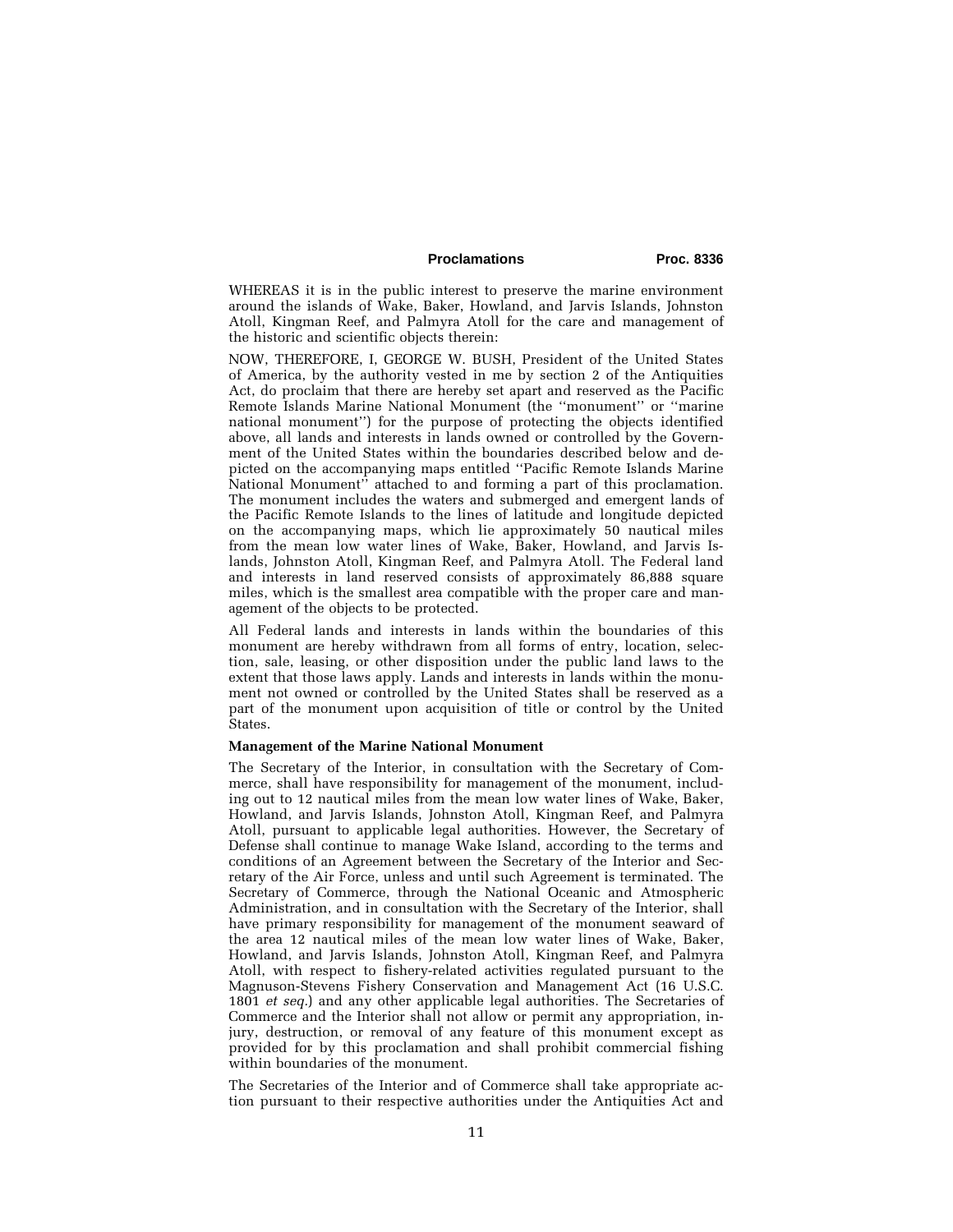the Magnuson-Stevens Fishery Conservation and Management Act, and such other authorities as may be available to implement this proclamation, to regulate fisheries, and to ensure proper care and management of the monument.

#### *Regulation of Scientific Exploration and Research*

Subject to such terms and conditions as the respective Secretary deems necessary for the care and management of the objects of this monument, the Secretary of the Interior may permit scientific exploration and research within the monument, including incidental appropriation, injury, destruction, or removal of features of this monument for scientific study, and the Secretary of Commerce may permit fishing within the monument for scientific exploration and research purposes to the extent authorized by the Magnuson-Stevens Fishery Conservation and Management Act. The prohibitions required by this proclamation shall not restrict scientific exploration or research activities by or for the Secretaries, and nothing in this proclamation shall be construed to require a permit or other authorization from the other Secretary for their respective scientific activities.

#### *Regulation of Fishing and Management of Fishery Resources*

The respective Secretaries may permit noncommercial fishing upon request, at specific locations in accordance with this proclamation. Noncommercial fishing opportunities currently allowed by the U.S. Fish and Wildlife Service at Palmyra Atoll may continue unless the Secretary of the Interior determines such fishing would not be compatible with the purposes of the Palmyra Atoll National Wildlife Refuge. The Secretary shall provide a process to ensure that recreational fishing shall be managed as a sustainable activity in certain areas of the monument, consistent with Executive Order 12962 of June 7, 1995, as amended, and other applicable law.

## *Monument Management Planning*

The Secretaries of the Interior and Commerce shall, within 2 years of the date of this proclamation, prepare management plans within their respective authorities and promulgate implementing regulations that address any further specific actions necessary for the proper care and management of the objects identified in this proclamation at Baker, Howland, and Jarvis Islands, Kingman Reef, and Palmyra Atoll. The Secretaries shall revise and update the management plans as necessary. The Secretary of the Interior shall revise the management plan to incorporate measures for the management of Johnston Atoll within 2 years of the date that the Department of Defense terminates its use of Johnston Atoll. If the Secretary of the Air Force terminates the Agreement regarding its use of Wake Island, the Secretary of the Interior shall revise the management plan to incorporate Wake Island management within 2 years of the date that the Air Force terminates its use of Wake Island. In developing and implementing any management plans and any management rules and regulations, the Secretaries shall consult and designate and involve as cooperating agencies the agencies with jurisdiction or special expertise, including the Department of Defense, in accordance with the National Environmental Policy Act (42 U.S.C. 4321 *et seq.,*) its implementing regulations, and with Executive Order 13352, of August 26, 2004, Facilitation of Cooperative Conservation.

The management plans and their implementing regulations shall impose no restrictions on innocent passage in the territorial sea or otherwise restrict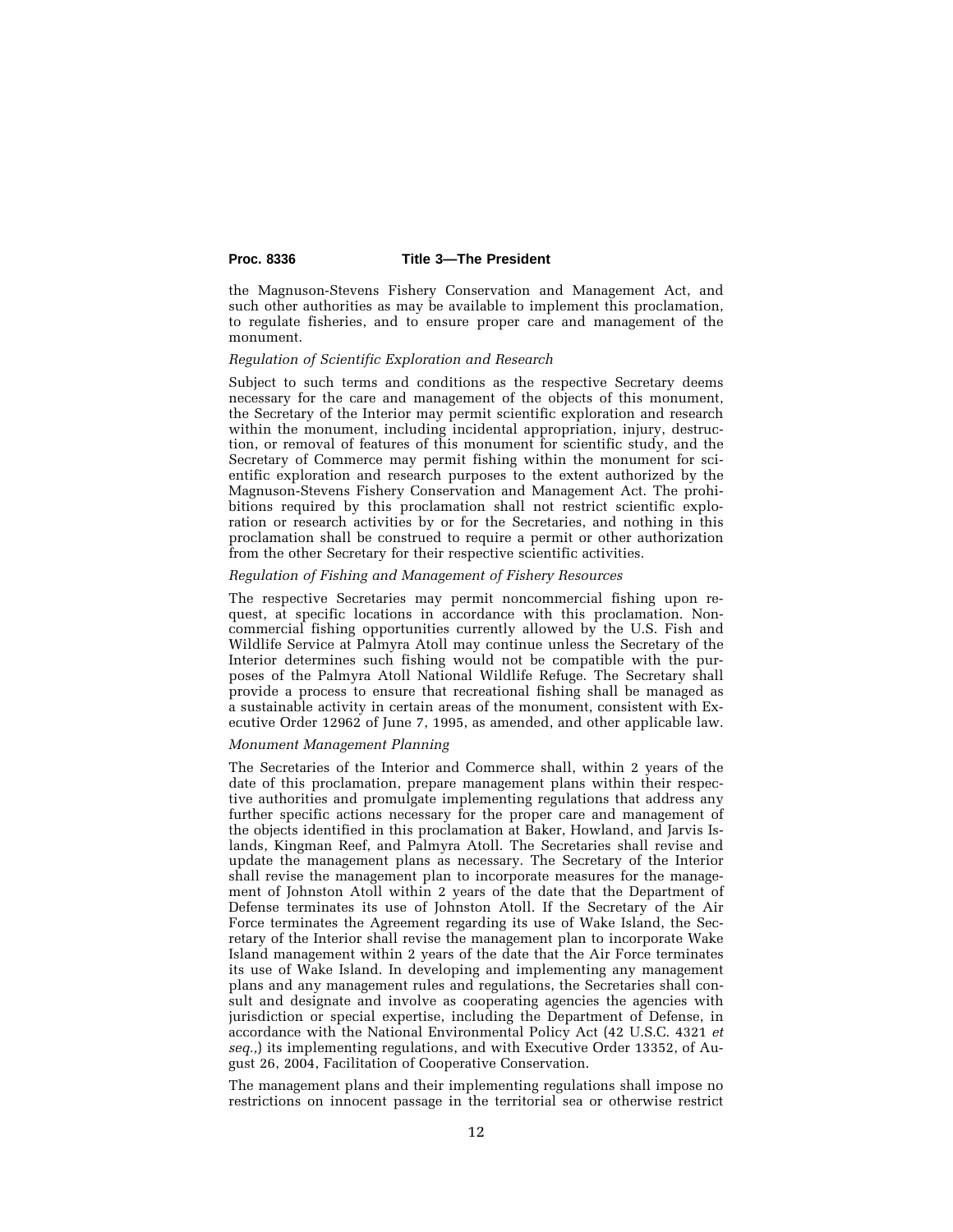## Proclamations Proc. 8336

navigation and overflight and other internationally recognized lawful uses of the sea in the monument and shall incorporate the provisions of this proclamation regarding Armed Forces actions and compliance with international law.

This proclamation shall be applied in accordance with international law. No restrictions shall apply to or be enforced against a person who is not a citizen, national, or resident alien of the United States (including foreign flag vessels) unless in accordance with international law.

#### **Emergencies, National Security, and Law Enforcement Activities**

1. The prohibitions required by this proclamation shall not apply to activities necessary to respond to emergencies threatening life, property, or the environment, or to activities necessary for national security or law enforcement purposes.

2. Nothing in this proclamation shall limit agency actions to respond to emergencies posing an unacceptable threat to human health or safety or to the marine environment and admitting of no other feasible solution.

### **Armed Forces Actions**

1. The prohibitions required by this proclamation shall not apply to activities and exercises of the Armed Forces (including those carried out by the United States Coast Guard).

2. The Armed Forces shall ensure, by the adoption of appropriate measures not impairing operations or operational capabilities, that its vessels and aircraft act in a manner consistent, so far as is reasonable and practicable, with this proclamation.

3. In the event of threatened or actual destruction of, loss of, or injury to a monument resource or quality resulting from an incident, including but not limited to spills and groundings, caused by a component of the Department of Defense or the United States Coast Guard, the cognizant component shall promptly coordinate with the Secretary of the Interior or Commerce, as appropriate, for the purpose of taking appropriate actions to respond to and mitigate any actual harm and, if possible, restore or replace the monument resource or quality.

4. Nothing in this proclamation or any regulation implementing it shall limit or otherwise affect the Armed Forces' discretion to use, maintain, improve, manage, or control any property under the administrative control of a Military Department or otherwise limit the availability of such property for military mission purposes, including, but not limited to, defensive areas and airspace reservations.

The establishment of this monument is subject to valid existing rights.

This proclamation is not intended to, and does not, create any right or benefit, substantive or procedural, enforceable at law or in equity, by any party against the United States, its agencies, instrumentalities, or entities, its officers, employees, agents, or any other person.

Nothing in this proclamation shall be deemed to revoke any existing withdrawal, reservation, or appropriation; however, the national monument shall be dominant over any other existing federal withdrawal, reservation, or appropriation.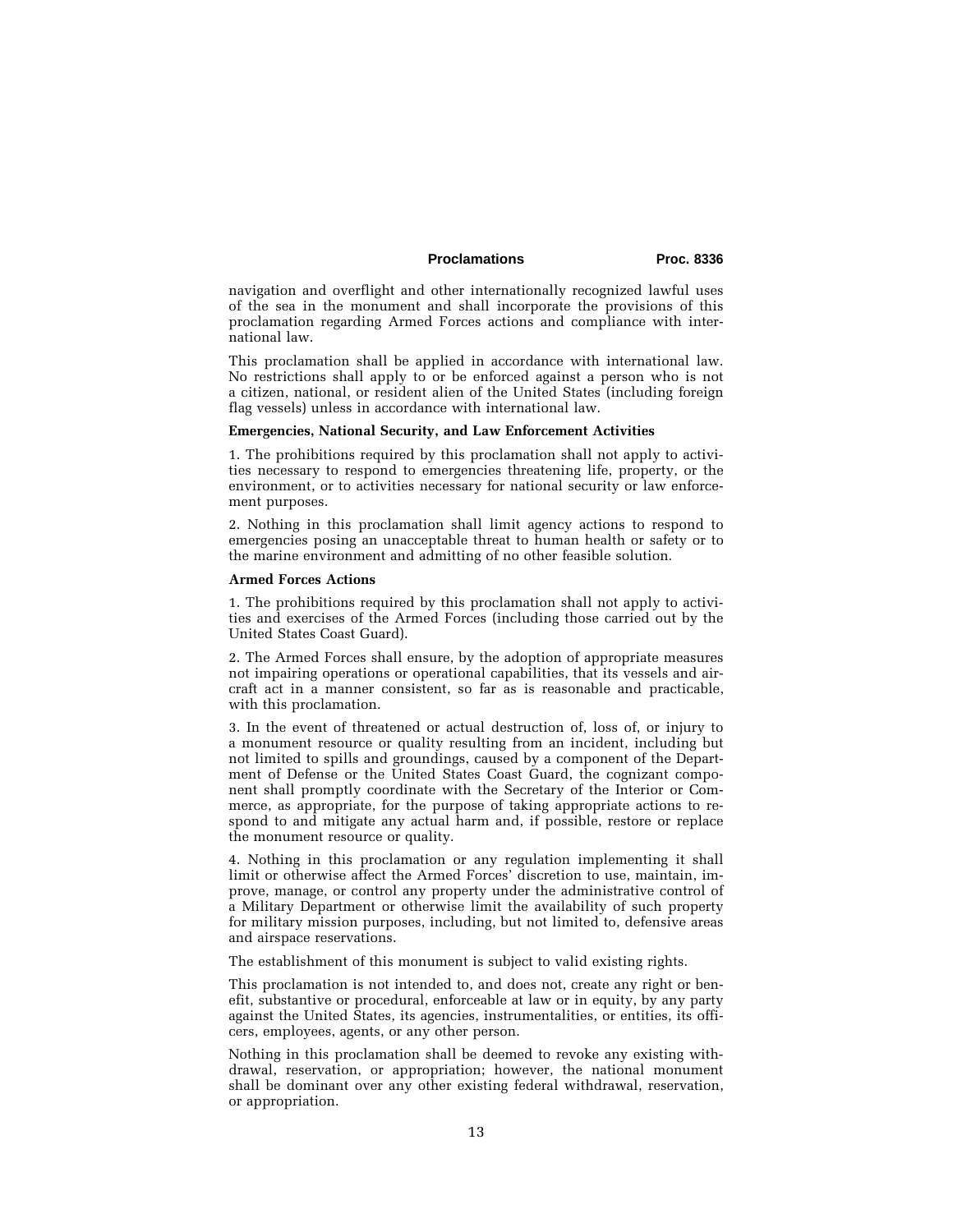Warning is hereby given to all unauthorized persons not to appropriate, excavate, injure, destroy, or remove any feature of this monument and not to locate or settle upon any lands thereof.

IN WITNESS WHEREOF, I have hereunto set my hand this sixth day of January, in the year of our Lord two thousand nine, and of the Independence of the United States of America the two hundred and thirty-third.

GEORGE W. BUSH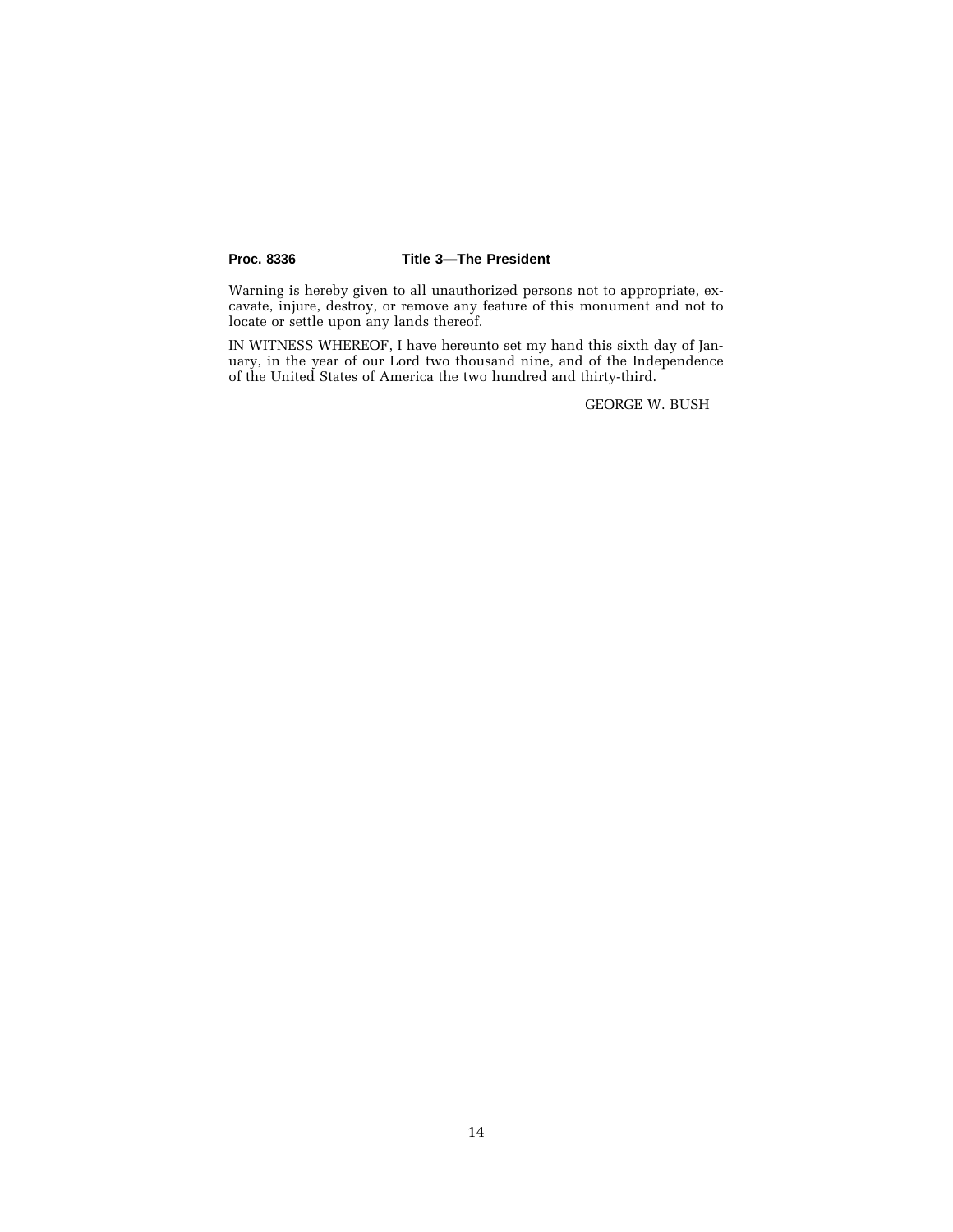**Proclamations** 

Proc. 8336

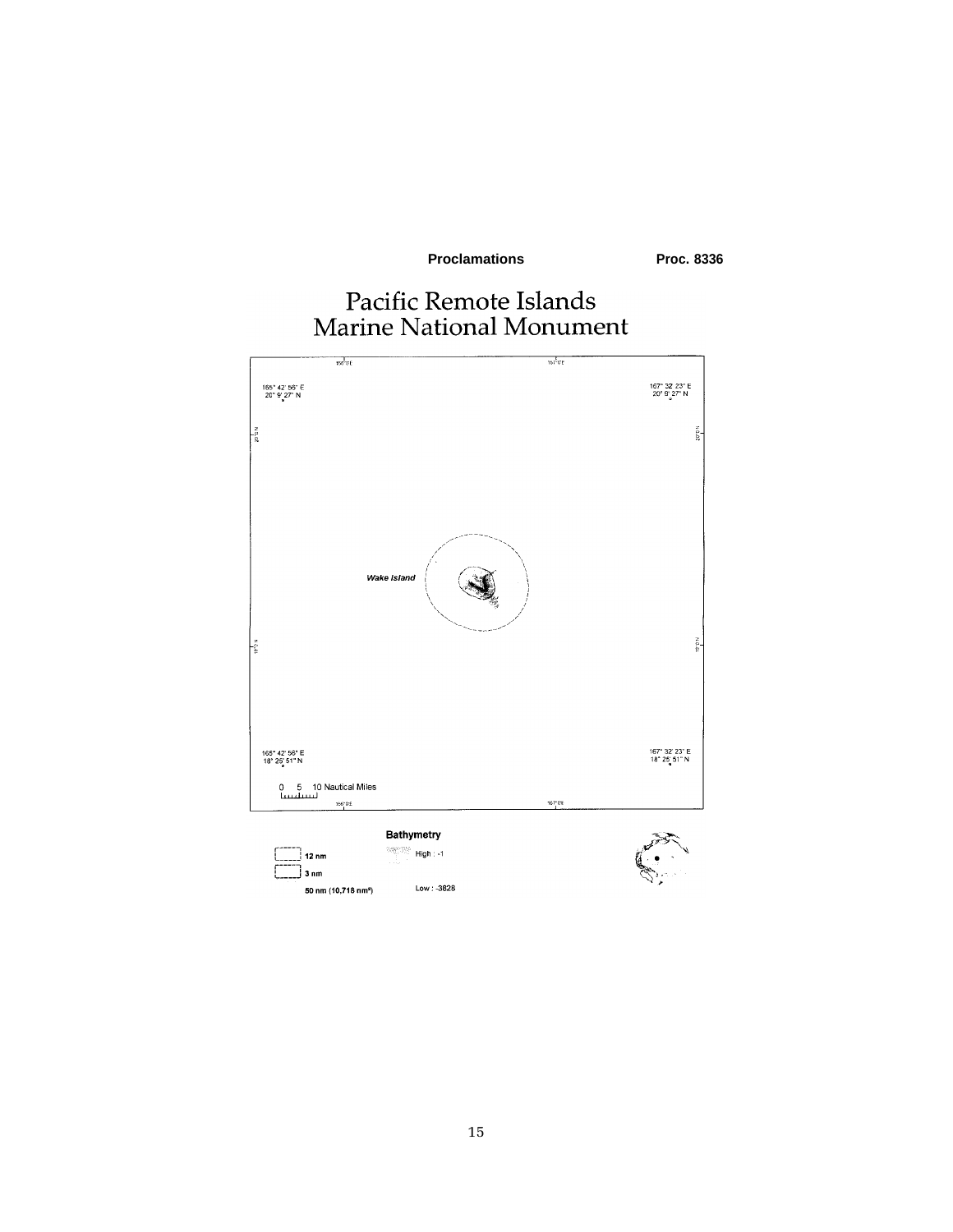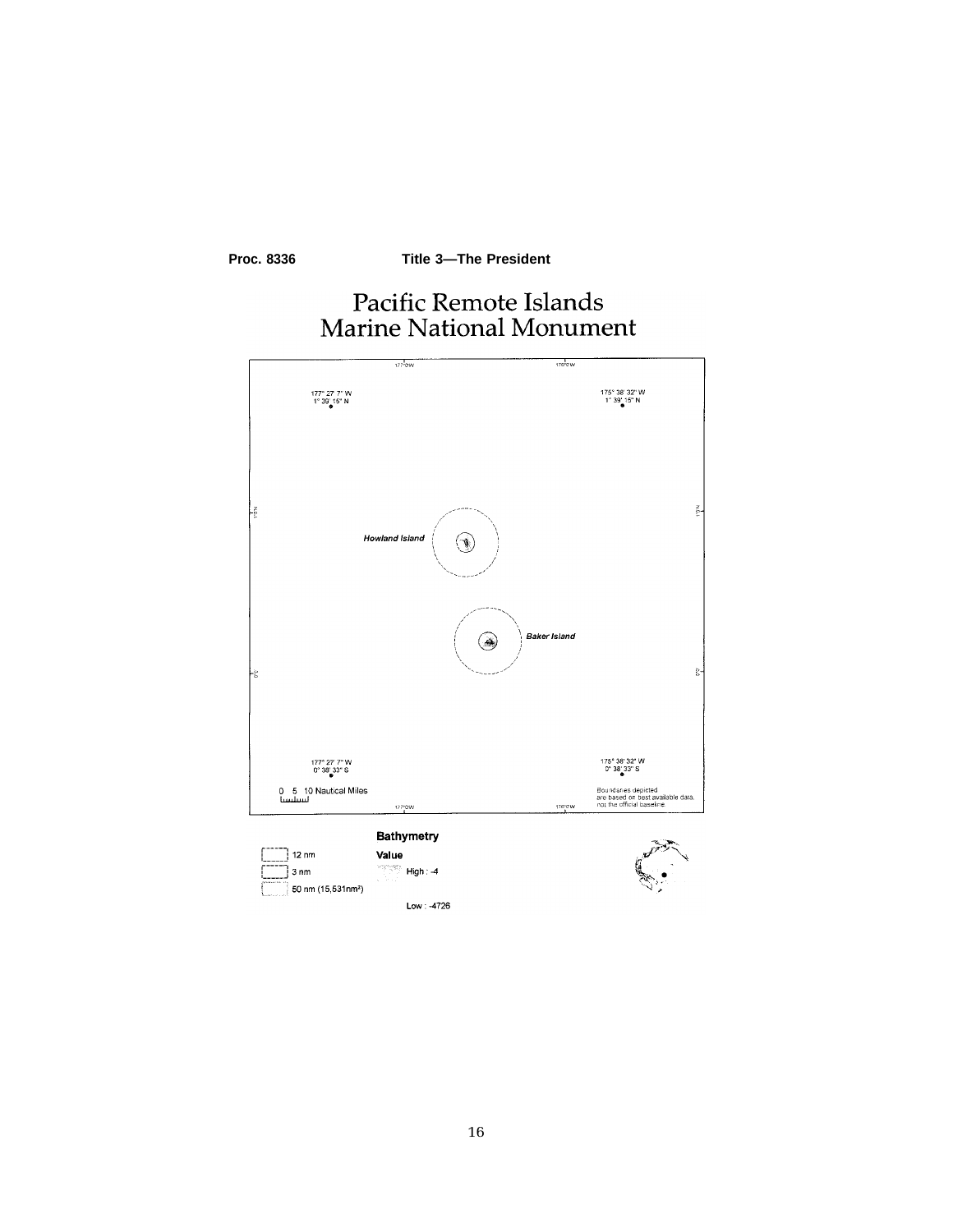**Proclamations** 

Proc. 8336

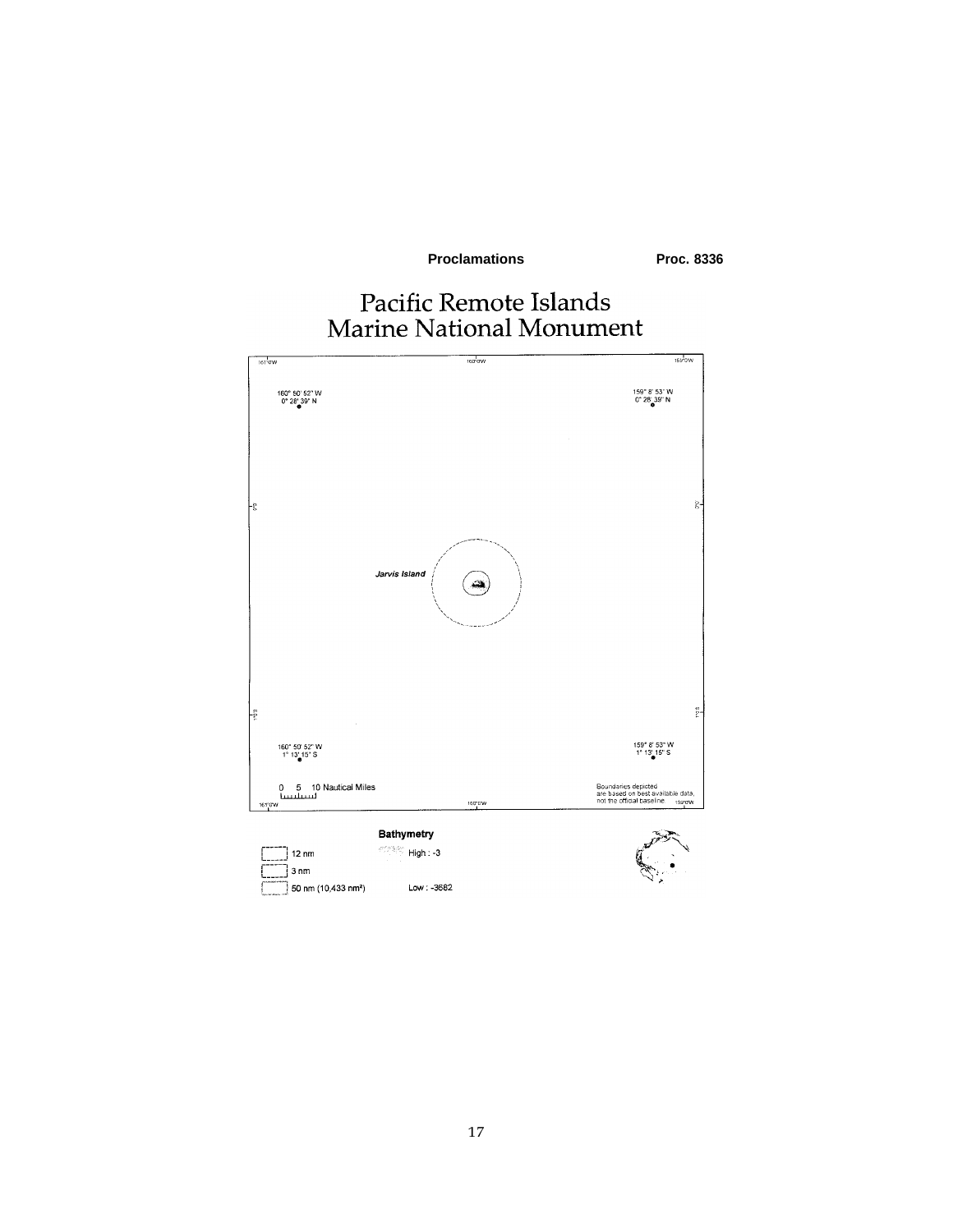